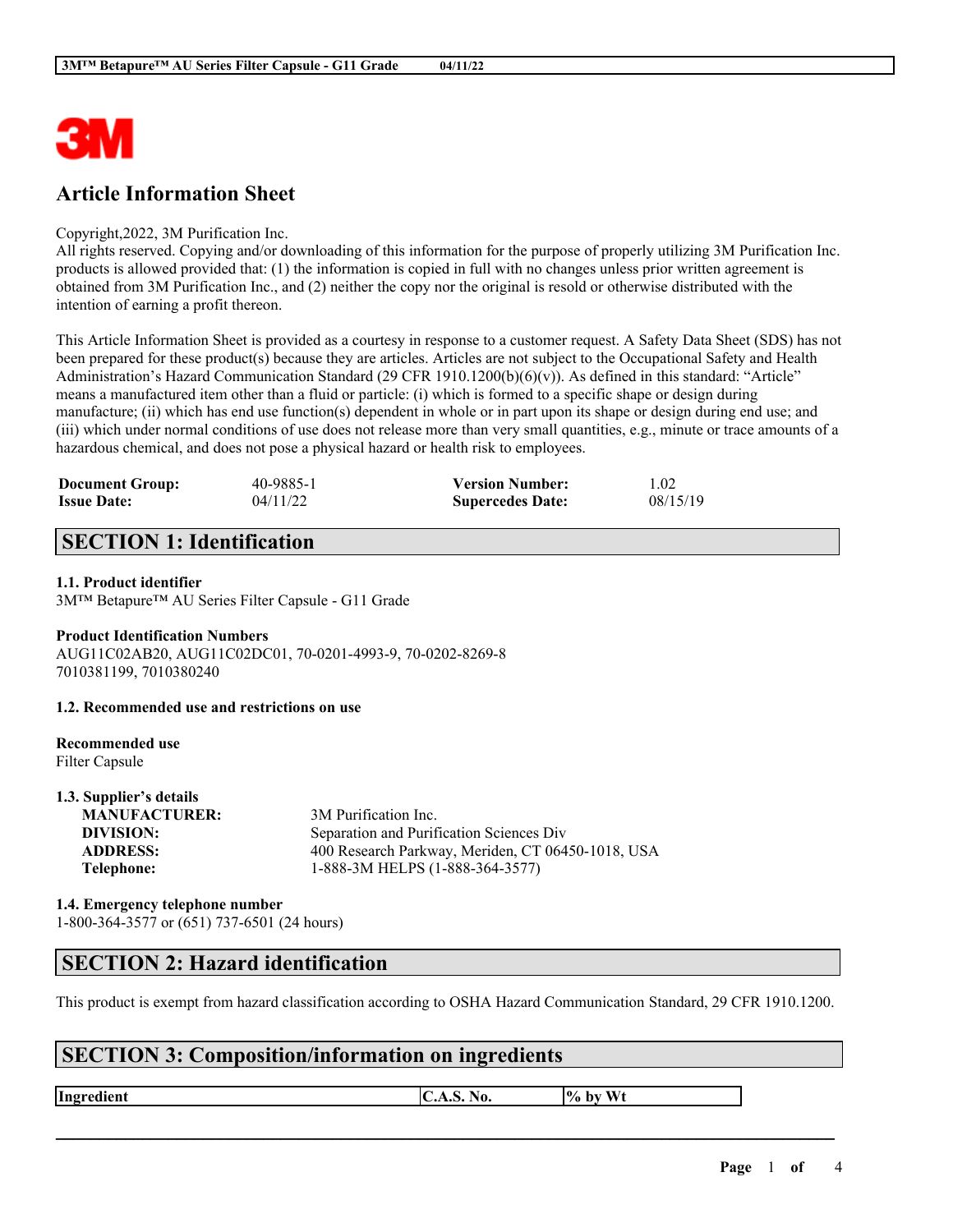| <b>Filter Media</b>                                 | Mixture        | 45 -   |
|-----------------------------------------------------|----------------|--------|
| Polypropylene Parts: Capsule Head and Body, End Cap | Mixture        | $45 -$ |
| <b>O-Ring: EPR or Fluorocarbon</b>                  | <b>Mixture</b> |        |
| Polypropylene Copolymer Vent Cap and Vent Stem      | Trade Secret*  |        |

\*The specific chemical identity and/or exact percentage (concentration) of this composition has been withheld as a trade secret.

# **SECTION 4: First aid measures**

### **4.1. Description of first aid measures**

#### **Inhalation:**

No need for first aid is anticipated.

**Skin Contact:** No need for first aid is anticipated.

**Eye Contact:** No need for first aid is anticipated.

#### **If Swallowed:**

No need for first aid is anticipated.

## **SECTION 5: Fire-fighting measures**

In case of fire: Use a fire fighting agent suitable for ordinary combustible material such as water or foam.

### **SECTION 6: Accidental release measures**

**6.1. Personal precautions, protective equipment and emergency procedures** Not applicable.

#### **6.2. Environmental precautions**

Not applicable.

**6.3. Methods and material for containment and cleaning up** Not applicable.

## **SECTION 7: Handling and storage**

### **7.1. Precautions for safe handling**

This product is considered to be an article which does not release or otherwise result in exposure to a hazardous chemical under normal use conditions.

### **7.2. Conditions for safe storage including any incompatibilities**

No special storage requirements.

### **SECTION 8: Exposure controls/personal protection**

This product is considered to be an article which does not release or otherwise result in exposure to a hazardous chemical under normal use conditions. No engineering controls or personal protective equipment (PPE) are necessary.

 $\mathcal{L}_\mathcal{L} = \mathcal{L}_\mathcal{L} = \mathcal{L}_\mathcal{L} = \mathcal{L}_\mathcal{L} = \mathcal{L}_\mathcal{L} = \mathcal{L}_\mathcal{L} = \mathcal{L}_\mathcal{L} = \mathcal{L}_\mathcal{L} = \mathcal{L}_\mathcal{L} = \mathcal{L}_\mathcal{L} = \mathcal{L}_\mathcal{L} = \mathcal{L}_\mathcal{L} = \mathcal{L}_\mathcal{L} = \mathcal{L}_\mathcal{L} = \mathcal{L}_\mathcal{L} = \mathcal{L}_\mathcal{L} = \mathcal{L}_\mathcal{L}$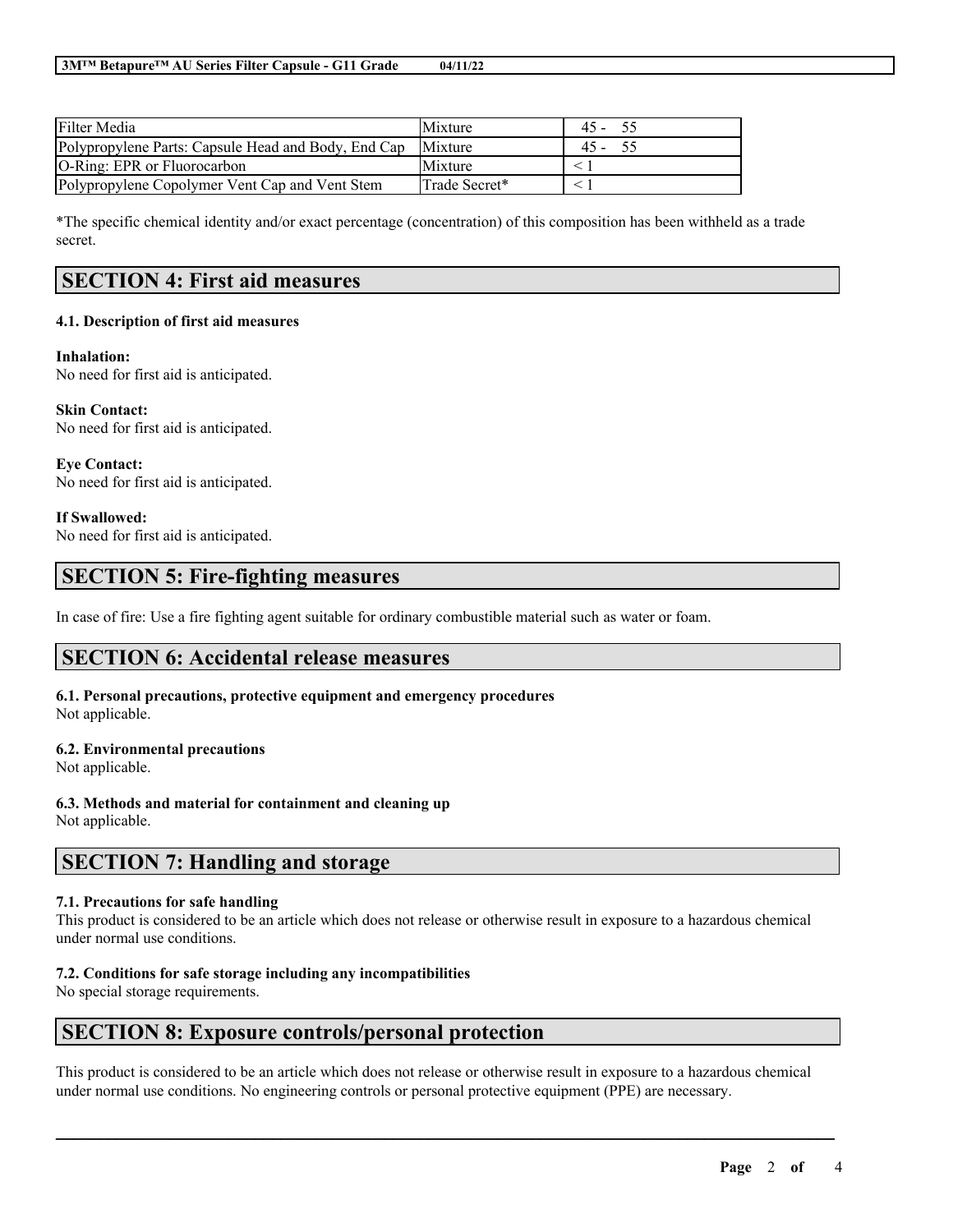## **SECTION 9: Physical and chemical properties**

### **9.1. Information on basic physical and chemical properties**

| Appearance                             |                   |
|----------------------------------------|-------------------|
| <b>Physical state</b>                  | Solid             |
| Color                                  | White             |
| Odor                                   | Odorless          |
| <b>Odor threshold</b>                  | No Data Available |
| рH                                     | Not Applicable    |
| <b>Melting point</b>                   | No Data Available |
| <b>Boiling Point</b>                   | Not Applicable    |
| <b>Flash Point</b>                     | Not Applicable    |
| <b>Evaporation rate</b>                | Not Applicable    |
| <b>Flammability (solid, gas)</b>       | Not Available     |
| <b>Flammable Limits(LEL)</b>           | Not Applicable    |
| <b>Flammable Limits(UEL)</b>           | Not Applicable    |
| <b>Vapor Pressure</b>                  | Not Applicable    |
| <b>Vapor Density</b>                   | Not Applicable    |
| <b>Density</b>                         | No Data Available |
| <b>Specific Gravity</b>                | No Data Available |
| <b>Solubility In Water</b>             | Not Applicable    |
| Solubility- non-water                  | No Data Available |
| Partition coefficient: n-octanol/water | Not Applicable    |
| <b>Autoignition temperature</b>        | Not Applicable    |
| <b>Decomposition temperature</b>       | No Data Available |
| <b>Viscosity</b>                       | Not Applicable    |

## **SECTION 10: Stability and reactivity**

This material is considered to be non reactive under normal use conditions.

# **SECTION 11: Toxicological information**

#### **Inhalation:**

No health effects are expected

**Skin Contact:** No health effects are expected

**Eye Contact:** No health effects are expected

**Ingestion:** No health effects are expected

### **Additional Information:**

This product, when used under reasonable conditions and in accordance with the directions for use, should not present a health hazard. However, use or processing of the product in a manner not in accordance with the product's directions for use may affect the performance of the product and may present potential health and safety hazards.

 $\mathcal{L}_\mathcal{L} = \mathcal{L}_\mathcal{L} = \mathcal{L}_\mathcal{L} = \mathcal{L}_\mathcal{L} = \mathcal{L}_\mathcal{L} = \mathcal{L}_\mathcal{L} = \mathcal{L}_\mathcal{L} = \mathcal{L}_\mathcal{L} = \mathcal{L}_\mathcal{L} = \mathcal{L}_\mathcal{L} = \mathcal{L}_\mathcal{L} = \mathcal{L}_\mathcal{L} = \mathcal{L}_\mathcal{L} = \mathcal{L}_\mathcal{L} = \mathcal{L}_\mathcal{L} = \mathcal{L}_\mathcal{L} = \mathcal{L}_\mathcal{L}$ 

# **SECTION 12: Ecological information**